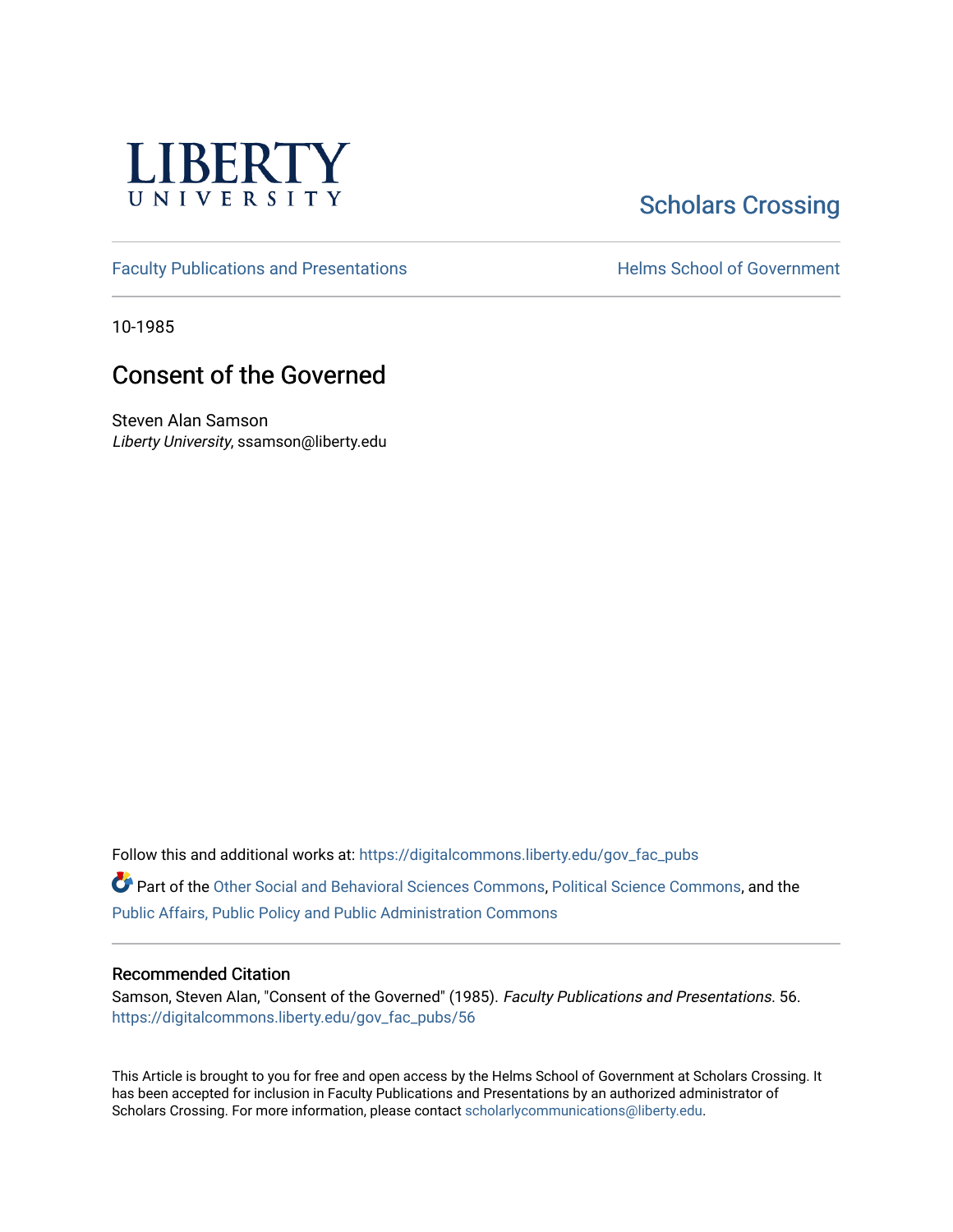

# Voice from the Gulag



 $($  (a)  $\vee$  D)



# Lover of God, Foe of Human Folly A Portrait of Aleksandr Isayevich Solzhenitsyn

A Time to Live, a Time to ... When is it Wrong to Prolong Life?,

Surveying Spaceship Earth

The Perils of Pension Piracy

Mystery and Meaning James Schoup Wrestles with Christian Fiction

tion, and How to Live with Them.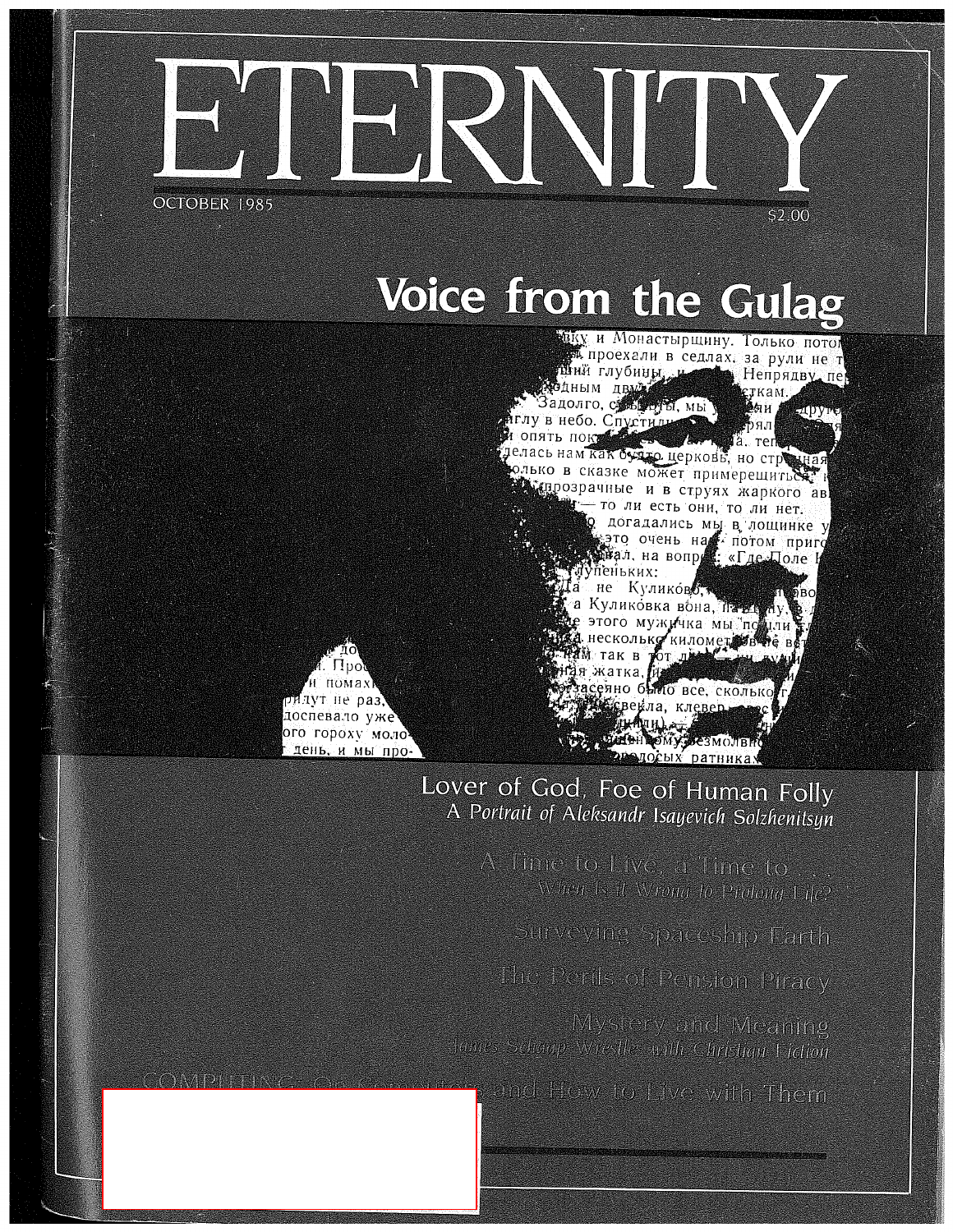seeks to show that the Gospel writers are gifted theologians, not merely compilers of early church tradition about Jesus, but creative editors of that tradition.

Beginning with a brief survey of previous studies of the resurrection narratives since the Enlightenment (part one), the book

divides into two major sections. Part two examines the redaction (editorial activityl present in the resurrection narratives for each of the Gospels, part three the traditional materials at the disposal of the four evangelists.

The main value of this book is its wres-



You'll enjoy this collection of classic messages from the conference ministry of ETER-NITY founder Donald Grey Barnhouse. His timely applications and valuable exposition

make the messages of Scripture a living reality.

Visualize the scales of God, examine Satan's purpose, and understandyourworshipofGod. Plus



many others, including Dr. Barnhouse's powerful message using the diagnostic question "What right do you have to get into heaven?"

A great collection on

a variety of topics-"rilled with the colorful, pointed anecdotes told

in the inimitable Barnhouse style. A master storyteller illus-

trating Biblical truths. Order the entire series, 5 cassettes, for \$19.00. Or order individual cassettes, \$4.50 each, 3 for \$11.00.

|                | Q-179,180 The Scales of God<br>Your Right to Heaven<br>Q-181 Marriage<br>Q-182,183 Fig Leaves<br>Men Whom God Struck Dead | Q-186. | Q-184,185 Jonah<br>Be of Good Cheer<br>The Promises of God |              |
|----------------|---------------------------------------------------------------------------------------------------------------------------|--------|------------------------------------------------------------|--------------|
|                |                                                                                                                           |        |                                                            |              |
| 纝              | Please send me the new Barnhouse Classics cassette series!                                                                |        |                                                            | 聯            |
| 龖              |                                                                                                                           |        |                                                            | <b>ANGEL</b> |
| <b>100</b>     | $\Box$ Send these individual titles (\$4.50 each, 3 for \$11.00)                                                          |        |                                                            | 嬿            |
| 丝              |                                                                                                                           |        |                                                            |              |
| 爨              | $\Box$ check, $\Box$ VISA, $\Box$ MasterCard                                                                              | name   |                                                            |              |
| ester<br>Album | Acct. #_________________________Exp.______                                                                                | street |                                                            |              |
| 鑿              | Sig._                                                                                                                     |        |                                                            | 灘            |
|                | Mail today to: Bible Study Cassettes                                                                                      | city - | sta.<br>zio                                                |              |
| 鱲              | 1716 Spruce St., Phila., PA 19103                                                                                         |        |                                                            |              |
|                |                                                                                                                           |        |                                                            |              |

111111111111111111111111111111111111111111111111111111111111111111111111111111111

tling with issues about which many pastors and other careful Bible students need to be more aware. The Gospels are not impartial. newspaperlike records of the life and ministry of Jesus. They are highly "prejudiced" in the sense that, through a selective handling of material. they are written to call the reader to faith in Christ. Osborne's work serves to make this unmistakably clear.

1 wish, however, that the brief conclusion (part four) could have been expanded. The crucial question touched on here, the relationship between history and interpretation in the resurrection narratives, is one on which evangelicals need help in arriving at an informed consensus. Plainly, Osborne wishes to maintain both historical reliability and theological validity for the interpretation. Questionable, however, is his proposal to accomplish this by ascertaining from the narratives the event of Jesus' resurrection, as uninterpreted as possible, in order on that basis then to validate the evangelists' interpretation.

Among Osborne's particular exegetical conclusions, bound to provoke debate among evangelicals, is his view that the true ending of Mark has been lost. He finds this lost ending hinted at in Matthew 28:9-10 and possibly 28: 16-20, and proposes a reconstruction that highlights the reversal of the women's fear'to joy, based primarily on his assessment of Mark's editorial tendencies.

The text, a complete revision of his doctoral dissertation under the supervision of I. Howard Marshall, is still heavy with references to the views of other scholars. This sometimes makes the thread of Osborne's own argument difficult to follow. Still, serious students of the resurrection narratives will want to give this book careful attention.  $\Omega$ 

### Consent of the Governed

Steve Alan Samson

BEFORE THE CONVENTION by M. Susan Power University Press of America. 1984. 268 pp. \$13.00

Steven Alan Samson is assistant professor of political science and history at Marion College, in Marion. Indiana.

The national traumas of the 1970s provoked a period of public soul-searching and renewed attention to the foundations of civil order. We now see a growing willingness among Christian leaderships to articulate and practice their faith publicly according to a consciously biblical standard of govern-

------